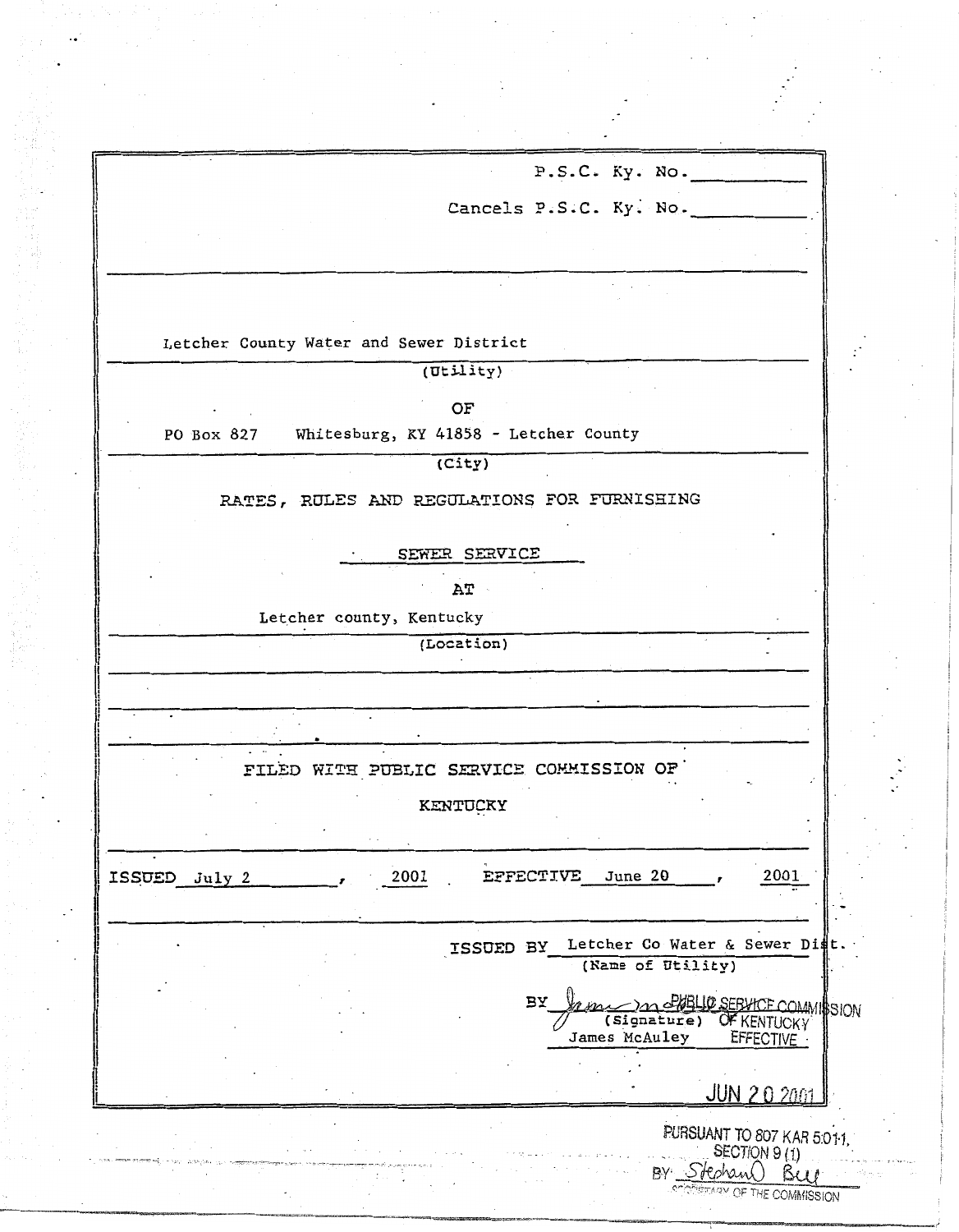|                        | FOR                      |
|------------------------|--------------------------|
|                        | P.S.C. KY. NO.           |
|                        | SHEET NO.                |
|                        | CANCELLING P.S.C. KY NO. |
| $(\overline{Utility})$ | SHEET NO.                |

#### RULES AND REGULATIONS

This schedule of Rules and Regulations governs the furnishing of sewage service byLetcher Co. Water & Sewer Districthereinafter referred to as the Utility and applies to all service received from the Utility. All Rules and Regulations are to be in effect so long as they are not in conflict with the rules and regulations of the Public Service Commission. The Utility is further subject to all Rules and Regulations of the Public Service Commission.

#### SERVICE AREA

|            | The utility furnishes sewer service to |    | N/A     |                  |  |
|------------|----------------------------------------|----|---------|------------------|--|
|            |                                        |    |         | (Subdivision)    |  |
| located at | N/A                                    | ın | Letcher | County, Kentucky |  |
|            | (City)                                 |    |         |                  |  |

### SUBSTANCES NOT TO BE DISCHARGED INTO SEWERS

No substances shall be placed into the sanitary sewer system which will create a combustible, gaseous, explosive or inflammable condition nor shall any substances or objects be placed or discharged into the system which will not dissolve and which will thus cause an obstruction and clogging within the system. No petroleum products shall be placed or discharged into the system. No storm water or surface water drain shall be connected with the sanitary sewer system nor shall any storm or surface water be otherwise introduced into the system.

#### SEWER LINES

A sewer service pipe shall not be laid in the same trench with a water pipe.

If a governmental agency requires an inspection of the customer's plumbing, the Utility shall not connect the customer's service pipe until it has received notice from the inspecction agency certifying that the customer's plumbing is satisfactory. When necessary to move or relocate facilities, the cost will be paid by the party or parties requesting such relocation.

PUBLIC SERVICE COMMISSION OF KENTUCKY **EFFECTIVE** 

|  |  | <b>JUN 2.0 2001</b> |  |
|--|--|---------------------|--|
|  |  |                     |  |

| <b>DATE</b> | OF | <b>ISSUES</b> | U7                  |      | 2001    |          | DATE EFFECTIVE | PUHSIJANI                           |
|-------------|----|---------------|---------------------|------|---------|----------|----------------|-------------------------------------|
|             |    |               | MONTH               | DATE | YEAR    |          |                | MONTH                               |
|             |    |               |                     |      |         |          |                | RV.                                 |
| ISSUED BY   |    |               | arre                |      |         | Chairman |                | PO Box 827 Wheres But g, FR POVISES |
|             |    |               | <i>I</i> GNATURE OF |      | OFFICER | TITLE    |                | <b>ADDRESS</b>                      |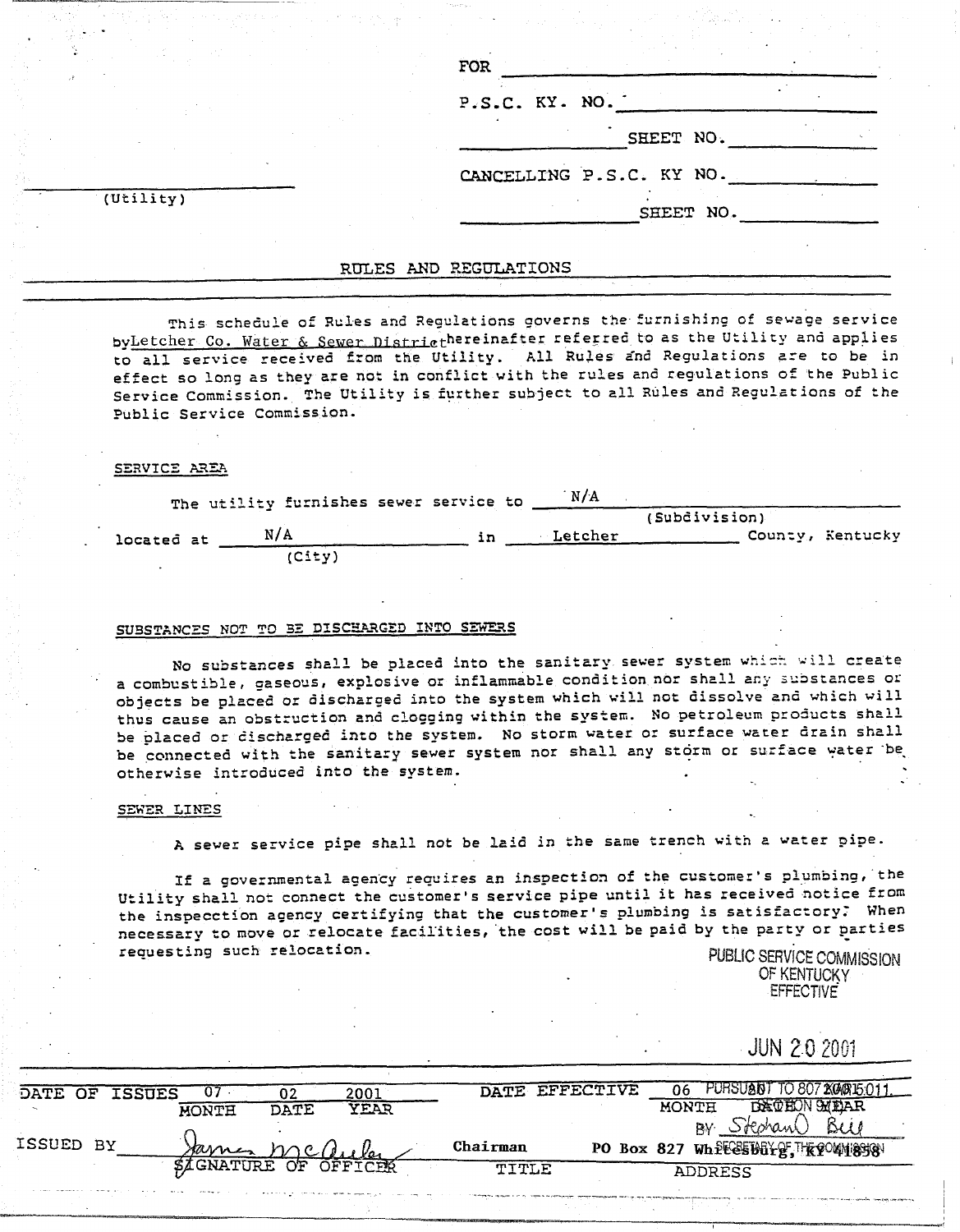| P.S.C. KY. NO. .<br>· SHEET NO.<br>CANCELLING P.S.C. KY NO. | FOR <sup>1</sup> |  |  |  |
|-------------------------------------------------------------|------------------|--|--|--|
|                                                             |                  |  |  |  |
|                                                             |                  |  |  |  |
|                                                             |                  |  |  |  |
| SHEET NO.                                                   |                  |  |  |  |

 $(\overline{Utility})$ 

#### RULES AND REGULATIONS

#### SEWER FAILURE

The utility is responsible for the maintenance of that portion of the service line installed by the Utility and the customer is responsible for the maintenance of that portion installed by the customer.

#### PROTECTION BY CONSUMER

The Consumer shall protect the equipment of the Utility on his premises and shall not interfere with the Utility's property or permit interference except by duly authorized representatives of the Utility.

#### NOTICE OF TROUBLE

The Consumer shall give immediate notice to the Utility of any irregularities or unsatisfactory service and of any known defects.

#### CONNECTION CHARGES

Any prospective customer, and any subdivider, developer, contractor, or other entity which is not a prospective customer, requiring service for a defined undeveloped area that is determined feasible to serve, will be charged the full cost of installation. In such instances the prospective customer, subdivider, developer, contractor, or other entity which is not a prospective customer will be charged a contribution in aid of construction.

If any prospective customer is directly charged a contribution in aid of construction, the contribution charged shall be subject to Public Service Commission approval. If any subdivider, developer, contractor, or any other entity which is not a prospective customer is directly charged a contribution in aid of construction, the contribution charged shall be subject to negotiation between the utility and the subdivider, developer, contractor or other entity which is not a prospective customer, and such charge shall not be subject to Public Service Commiss PUBLIERERAVICE COMMISSION

OF KENTUCKY **EFFECTIVE** 

**JUN 20 2001** PURSUANT TO 807 KAR 5:011 SECTION 9 (1) BY Stephant) K 10 06 SECRETARY OF THE COMMON DATE EFFECTIVE  $01$ ATE OF ISSUES 07 02 **HONTH** DATE YEAR **DATE YEAR MONTH** ISSUED BY <u>Chairman</u> PO Box 827 Whitesburg, KY 41858 YCER TITLE **ADDRESS**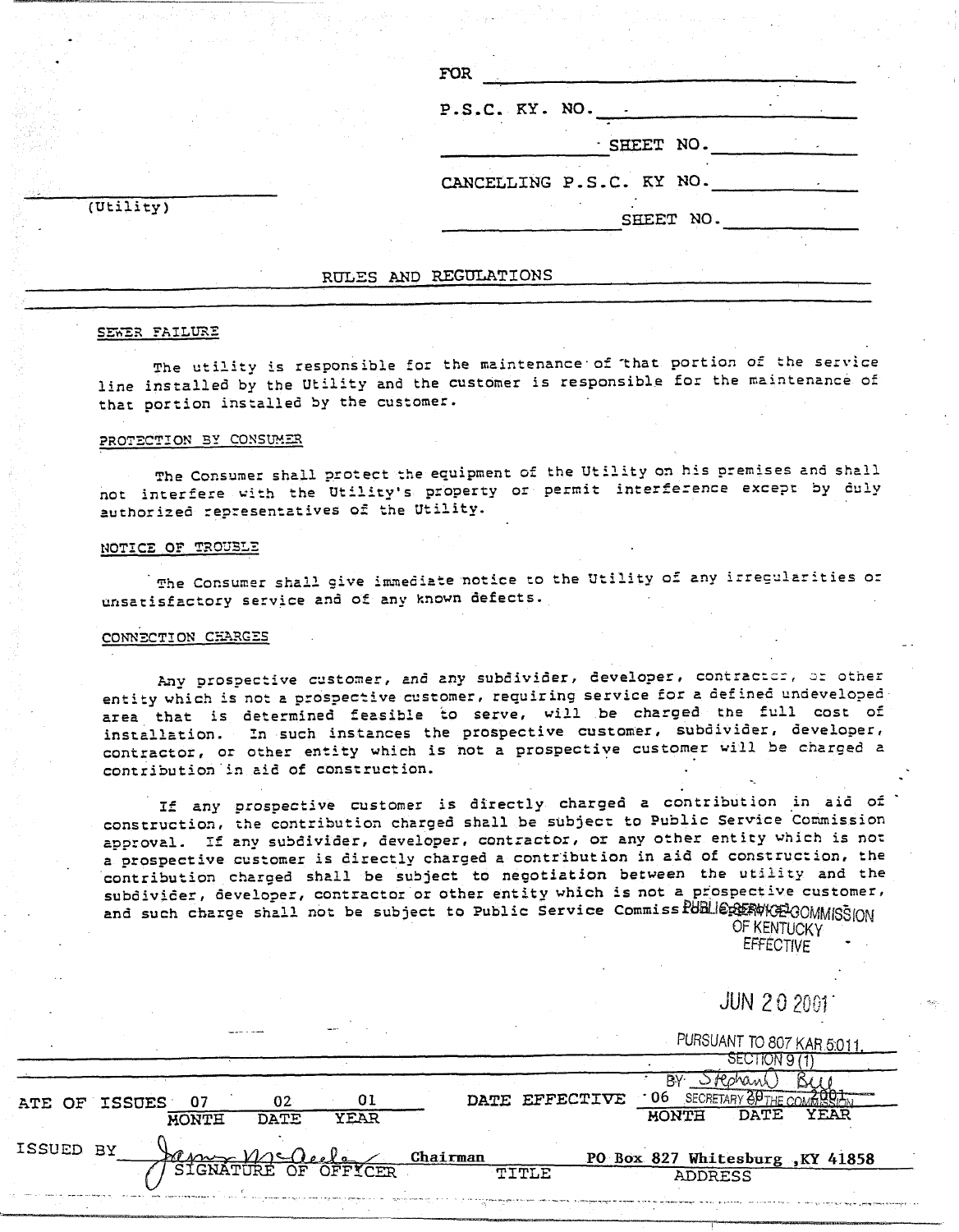| FOR<br>- Salviga)        |           |  |
|--------------------------|-----------|--|
| P.S.C. KY. NO. -         |           |  |
|                          | SHEET NO. |  |
| CANCELLING P.S.C. KY NO. |           |  |
|                          | SHEET NO. |  |

 $(\overline{Utility})$ 

#### RULES AND REGULATIONS

Any customers ultimately connected under this arrangement shall be charged according to the utility's current approved rates filed with the Public Service Commission.

For purposes of this provision the term "prospective customer" shall mean any person, firm or corporation which expresses an intent to become an ultimate user or customer of the utility at the time of the contribution in aid of construction is charged. A subdivider, developer or contractor is not considered a "prospective customer" for purposes of this section.

#### DISCONTINUANCE OF SERVICE BY THE UTILITY

The Utility may refuse or terminate service for noncompliance with its tariffed rules or commission regulations after having made a reasonable effort to obtain customer compliance. Said customer will be given at least ten (10) days written notice prior to termination.

If a dangerous condition is found to exist service may be terminated without notice however, the utility will notify the customer in writing and if possible orally of the reasons for termination or refusal. The notice will be recorded along with the corrective action to be taken by the customer or the utility before service is restored or provided.

The utility may terminate service for nonpayment of tariffed charges after a five (5) day written notice of intent to terminate. Service will not be terminated before twenty (20) days after the mailing date of the original bill. If a medical certificate. is presented service will not be terminated for thirty (30) days beyond the termination date.

When payments are delinquent the Utility may file a complaint in court. The Utility may request that all court costs be included in any judgement amount awarded to the Utility.

#### DISCONTINUANCE AT CUSTOMER'S REQUEST

Customers who have fulfilled their contract terms and wish to discontinue service must give at least three (3) days notice. The notice may be ging and the while person or via telephone. Notice to discontinue prior to expiration will not relieve the customer from any minimum or guaranteed payment. CERENTUCKY

|           |               |              |                      |      |          |                |  |       | HMLQQ                              |  |
|-----------|---------------|--------------|----------------------|------|----------|----------------|--|-------|------------------------------------|--|
|           |               |              |                      |      |          |                |  | JUNZU |                                    |  |
| ATE OF    | <b>ISSUES</b> |              | 02                   | 01   |          | DATE EFFECTIVE |  |       |                                    |  |
|           |               | <b>MONTH</b> | <b>DATE</b>          | YEAR |          |                |  |       | MONTH PURSDAVIED 800 FRAIR 5.011   |  |
|           |               |              |                      |      |          |                |  |       | -SECTION STILL                     |  |
| ISSUED BY |               |              | STONATURE OF OFFICER |      | Chairman |                |  |       | PO Box 827 White Stangy (xx 841858 |  |
|           |               |              |                      |      |          | TITLE          |  |       | ADDRESSARY OF THE COMMISSION       |  |
|           |               |              |                      |      |          |                |  |       |                                    |  |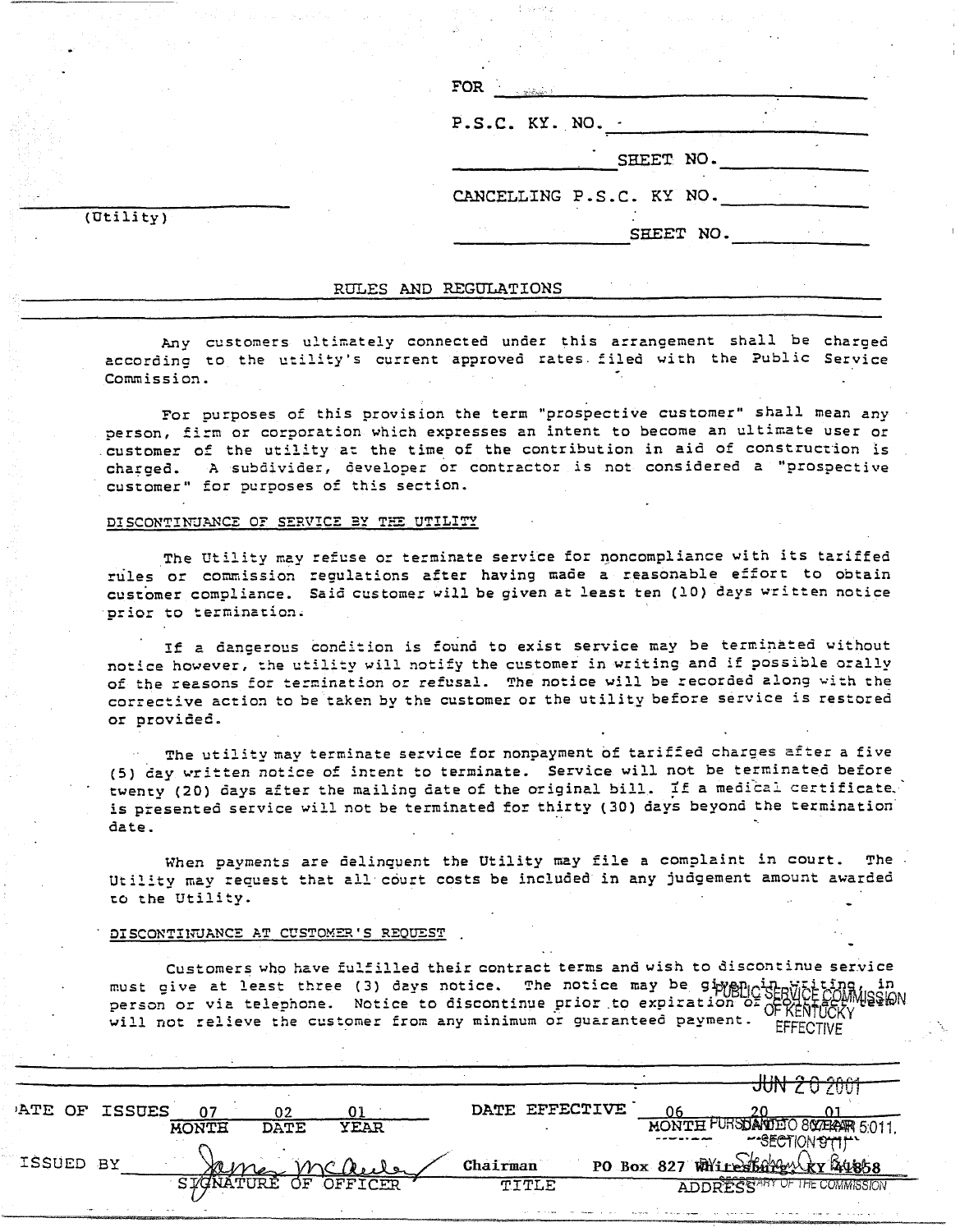|                      | $\text{FOR}$             |
|----------------------|--------------------------|
|                      | P.S.C. KY. NO. -         |
|                      | SHEET NO.                |
|                      | CANCELLING P.S.C. KY NO. |
| $(\texttt{Utility})$ | SHEET NO.                |

#### RULES AND REGULATIONS

#### BILLING, COLLECTION AND PENALTIES

Bills for service will be mailed no later than the 25thf each month and will be due and payable within 10 days. A 10% late payment penalty will be assessed after the due date of any account. The penalty will be assessed only once on any unpaid balance.

#### DEPOSITS

The Utility may require a deposit not to exceed 2/12 of the estimated annual bill of the applicant for service. Interest will accrue on the deposit at the rate prescribed by law and will be refunded on an annual basis, unless the customer's bill is delinquent on the anniversary date of the deposit.

PUBLIC SERVICE COMMISSION OF KENTUCKY EFFECTIVE

**JUN 20 2001** 

| PURSUANT TO 807 KAR 5:011.  |
|-----------------------------|
| SECTION 9(1)                |
| BY Stephand Buy             |
| SECRETARY OF THE COMMISSION |

| PATE OF ISSUES | น∩งπส | VFAD<br>חימת    |          | DATE EFFECTIVE                                                             | DATE.<br>MUNWH                  | <b>YEAR</b> |
|----------------|-------|-----------------|----------|----------------------------------------------------------------------------|---------------------------------|-------------|
| ISSUED BY      |       |                 | Chairman |                                                                            | PO Box 827 Whitesburg, KY 41858 |             |
|                |       | י הי<br>סאחדססת |          | $\overline{m}$ $\overline{T}$ $\overline{T}$ $\overline{T}$ $\overline{T}$ | <b>ADDRESS</b>                  |             |